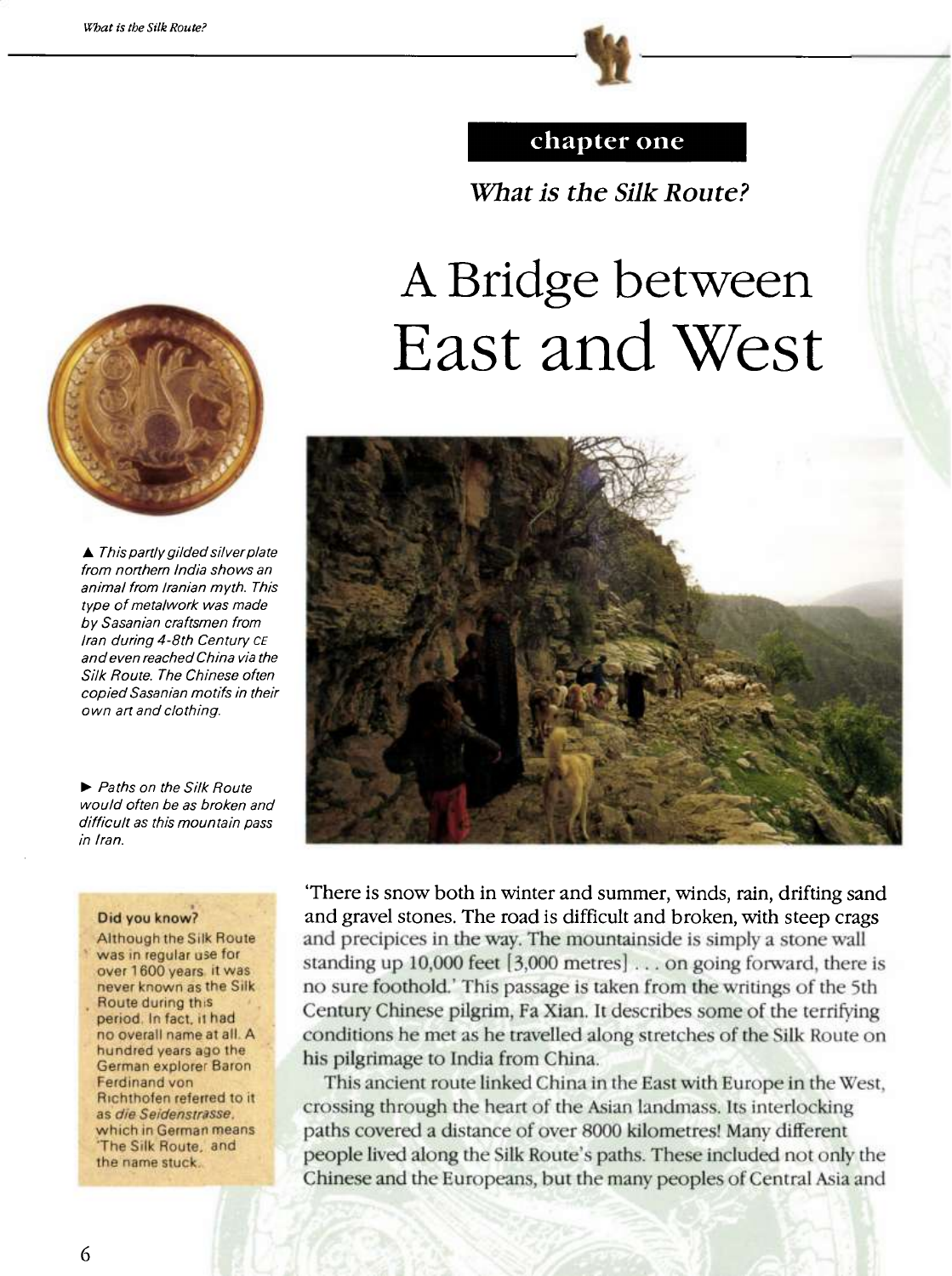Middle East: Huns, Mongols, Iranians, Arabs and Turks to name but a few. During the l600 years of its existence, the Silk Route acted as a channel of communication between these diverse cultures.

But why did this extraordinary route come about? The simplest answer is trade; the buying and selling of goods. Since earliest times, people have traded goods with their neighbours. Certain prized goods were passed on from one tribe to the next, causing distinct trading routes to emerge. Gradually, these routes joined together to extend over huge distances. Each separate tribe or community was like <sup>a</sup> link in a chain and the trade brought wealth and prestige to each link.

It was around the start of the first century before the Common Era (100 bce) that the many different links in a long trading chain came together to form what we now call the Silk Route. For the first time, European gold could buy the luxuries of China, including the silk that gives the route its name. But it was <sup>a</sup> difficult exchange: as Fa Xian describes, the route crossed some dangerous terrain and the traders also faced the possibility of attack from marauding tribesmen and bandits. The Silk Route was safest and most successful when its paths were protected by powerful empires. Thus the history of these empires, their rise and fall, directly affected the fortunes of the Silk Route, from its early origins until its final decline around 1500 ce, when the sea routes took over as the main trade links between East and West.



▲ The Silk Route had to cross one of two high mountain ranges in Central Asia, the Karakorams or the Pamirs. This peak in the Karakorams is over 7800 metres high.

In its turn, the Silk Route had a deep effect on history. Before its coming, the Chinese and the Europeans had no idea of each other's existence! Along the paths of the Silk Route travelled not only goods but knowledge - knowledge of different lands and people, of their cultures and beliefs. It is this knowledge that has been the Silk Route's greatest influence on history and its most lasting legacy for us today.

A A trading caravan of merchants and camels. This detail is taken from a 14th Century map called The Golden Road to Samarkand, which was based on information brought back to Europe by Marco Polo, the most famous of the Silk Route explorers.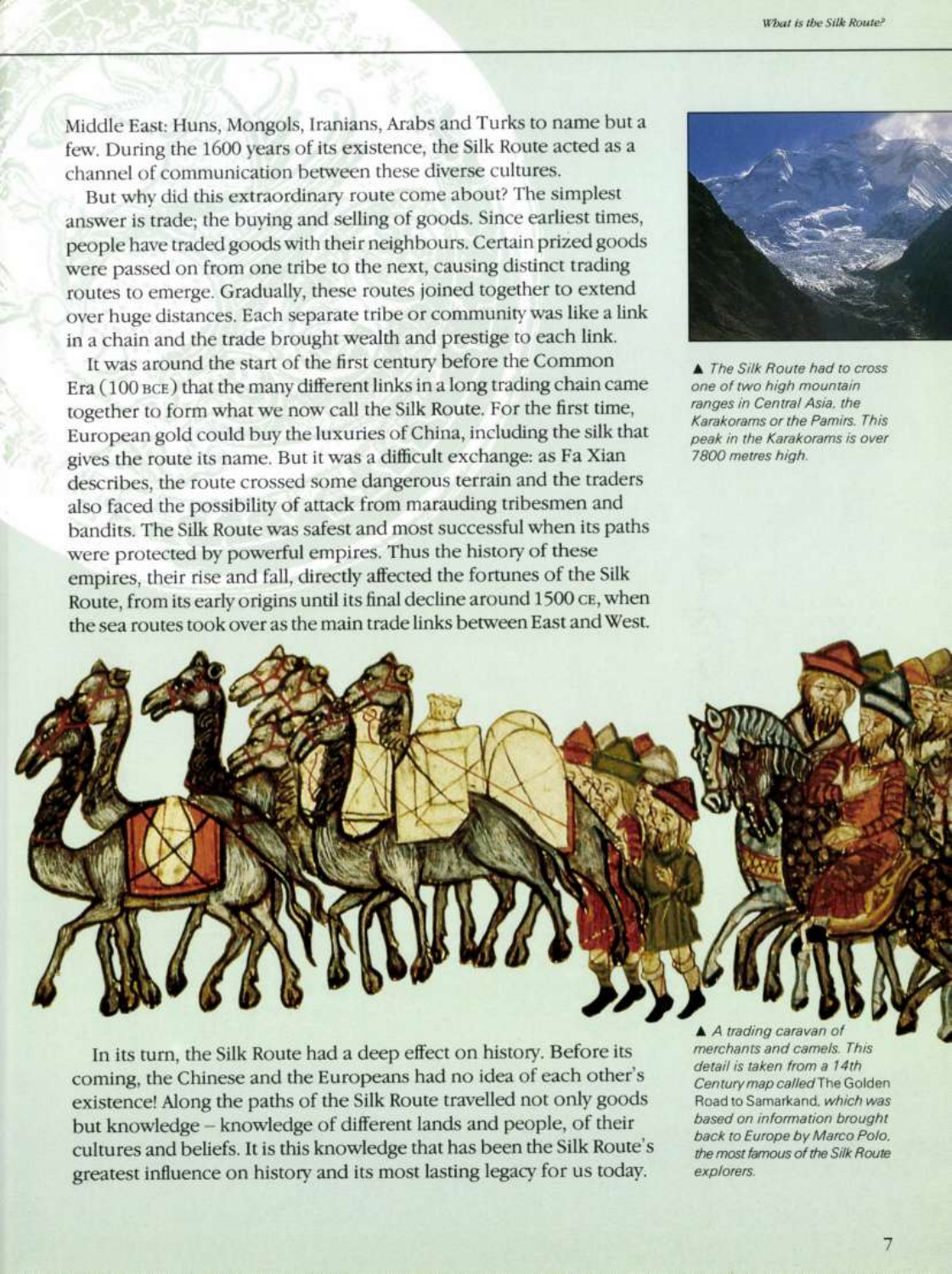

▲ The Silk Route was not just used by trading caravans but travelling pilgrims such as Buddhistmonks and friars. This picture shows one such friar. It is part of <sup>a</sup> 9th Century mural from Dunhuang. on the Silk Route, where a famous Buddhist shrine grew up.

▼ The fertile strip of the Gansu Corridor is so-called because it is hemmed in on two sides by barren mountains.

## To the Roof of the World

The eastern starting point of the Silk Route was Changan (modernday Xi'an), the ancient capital of the Chinese Empire. From here the traders and their caravans of camels set out west along the Gansu Corridor, a strip of fertile land which stretched over 800 kilometres to Dunhuang. This city was at the western end of the Great Wall of China, which the Chinese had built to protect themselves from the war-like tribes to the north. For the ancient Chinese, Dunhuang was considered the edge of the civilized world.

The next stage of the Silk Road crossed one of the most inhospitable stretches of terrain on the surface of the globe: the Tarim Basin. This vast natural basin today forms part of the north-eastern Chinese province known as Xinjiang. It is over 1500 kilometres long and 750 kilometres wide and is surrounded on three sides by mountain ranges rising to over 6000 metres. Its eastern end opens into the Gobi Desert. In the midst of the Tarim Basin lies the Taklamakan, a desert of high, shifting sand dunes that over the centuries have buried entire cities. Mongolian, Turkic, Iranian and Chinese people inhabit this desolate region. They live in small, isolated cities on the edge of the Taklamakan at the foot of the surrounding mountains. The patches of fertile ground around these cities are watered by the spring torrents from the melting glaciers of the peaks beyond.

 $\mathcal{L}$ .

cïmès\*".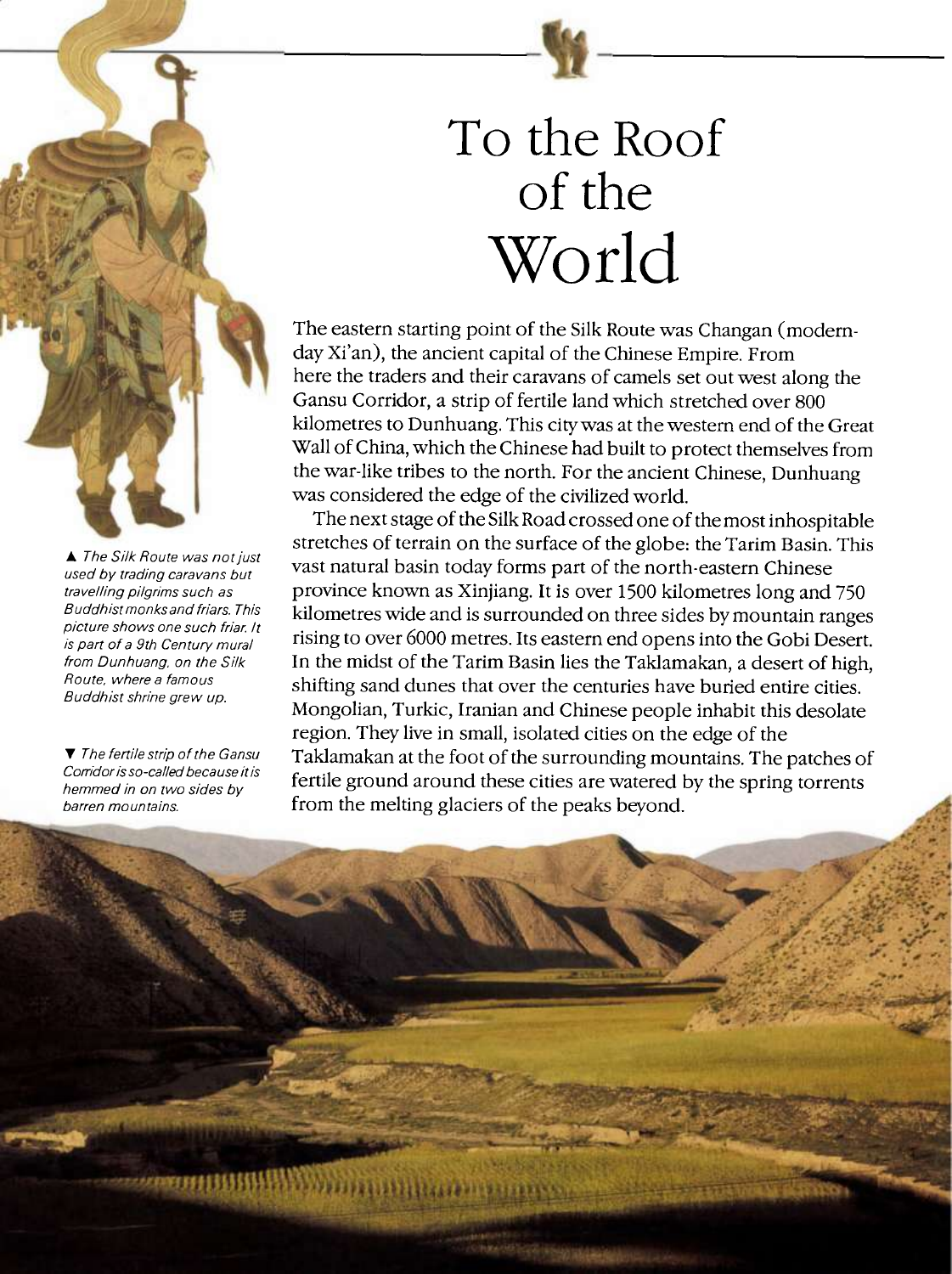

**Example 3 + Brightly coloured silks are still** sold today in the market place at Kashgar. just as they were over 2000 years ago.

Travellers on the Silk Road could choose to skirt north or south around the Taklamakan Desert, covering the long hazardous journey in <sup>a</sup> series of stages from oasis to oasis. This part of the journey was very hard. Temperatures could range from -20°C to over 40°C and swirling sandstorms were a constant hazard.

From the southern path, it was possible to cross over the Karakoram Mountains into India, but the main north and south trails met up again at Kashgar, which marked the half-way point of the Silk Route. Still <sup>a</sup> thriving community today, this city lies at the foot of the Pamir Mountains. These have peaks which rise to over 7500 metres. Their height and central position on the globe have led them to be called 'The Roof of the World'.







 $\blacktriangleright$  Map of the main paths of the Silk Route from Changan to Kashgar.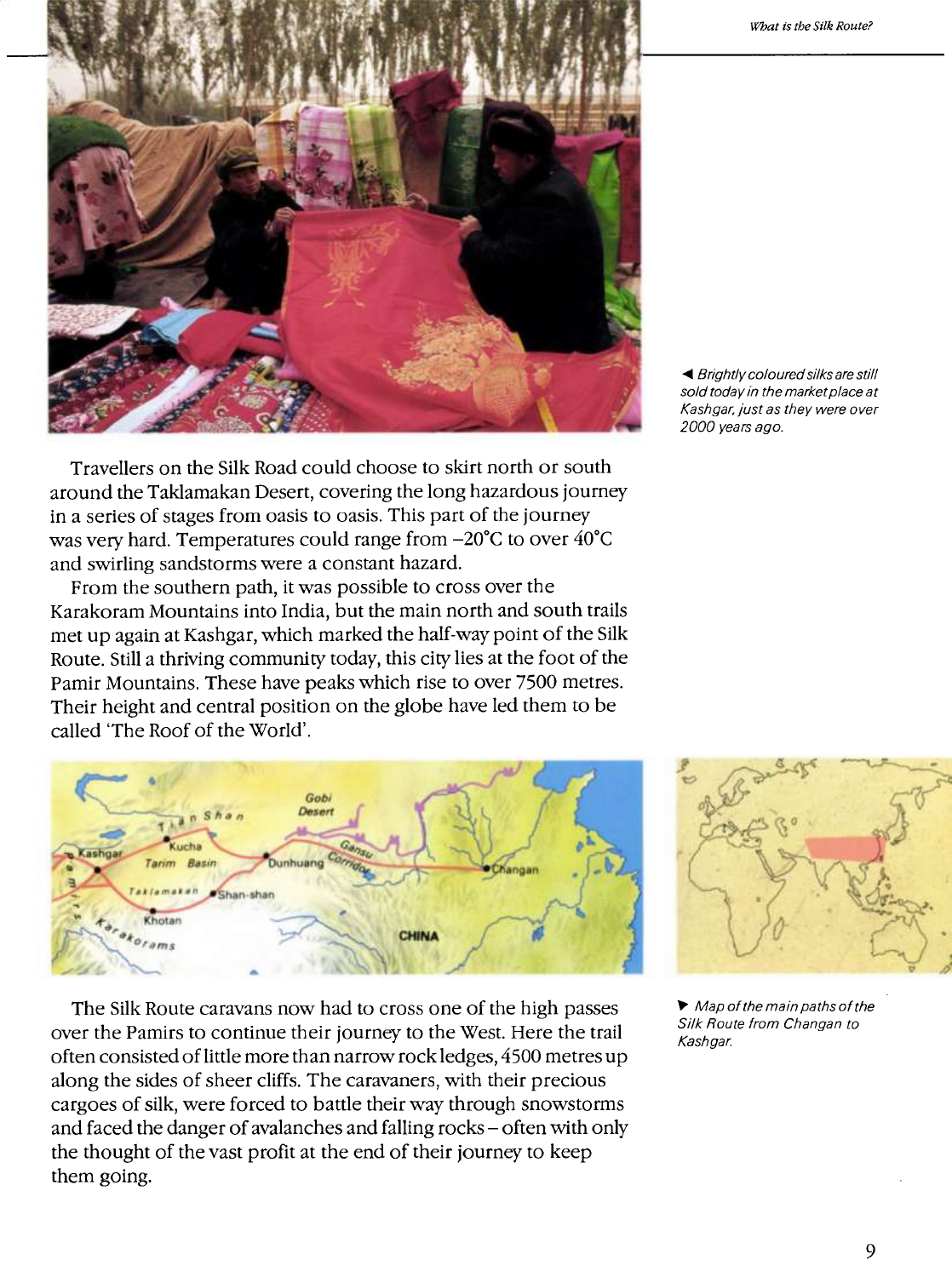

# The Route to Europe

After crossing the snowy passes of the Pamir Mountains, the trails of the Silk Route descended through <sup>a</sup> series of narrow valleys to the plains of Western Turkestan. Today this area lies in northern Afghanistan and in Uzbekistan and Turkmenistan, south of the Aral Sea. Here the Silk Route passed into <sup>a</sup> pleasant land of green fields, gardens and orchards watered by two great rivers: the Oxus (now known as Amudar'ya) and the Jaxartes (or Syrdar'ya).



The Silk Route continued to follow several trails at this point. Manyofthe caravanswould trade in goods from India and so continued down the southern trail to Bactra (later called Balkh). For centuries the Indian Great Road, the trading route up from the Punjab plain, ended here. This meeting of two great trading routes made Bactra into an important trading centre. In its bazaars and markets, goods from as far afield as China, Malaysia, the Middle East and Europe were exchanged. For a time, the trade enabled Bactra to become one of the world's great cities, an equal of Rome, Baghdad and Changan. But as the sea routes to India gained in importance, so overland trade dwindled and with it the wealth that made Bactra great.

 $\blacktriangleright$  Map of the main paths of the Silk Route from the Pamirs to the Mediterranean.

▼ The rich pastures of the Anatolian Plateau in central Turkey, through which the Silk Route passed on its way to the Black Sea and Turkey.

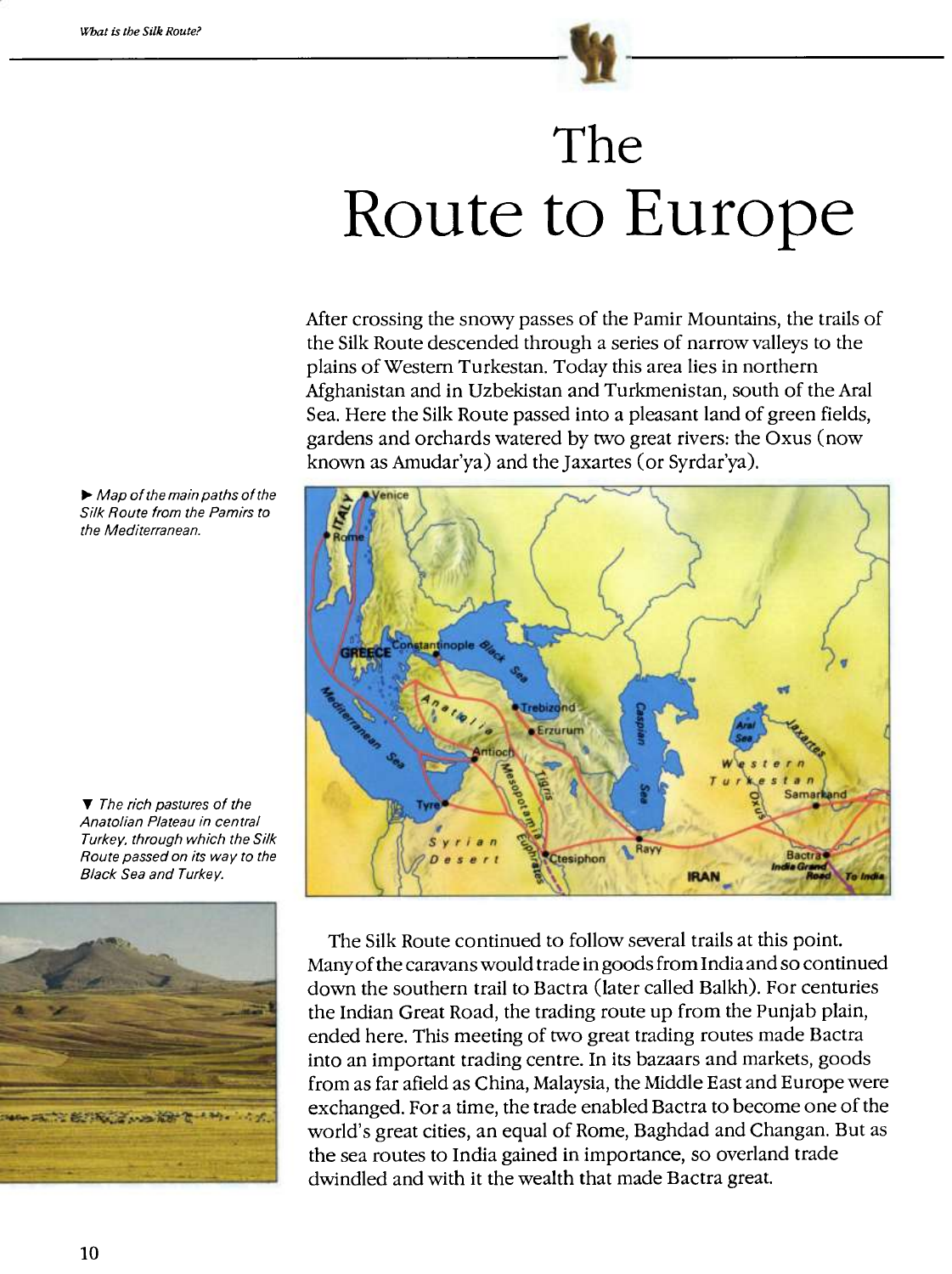The main northern trail of the Silk Route passed through Samarkand (now in Uzbekistan, part of the former Soviet Union), and then continued up onto the Iranian plateau to Rayy (which is just outside modern-day Tehran, the capital of Iran). From here the Silk Route divided again. One route turned north to Trebizond on the Black Sea; the other descended into the fertile land of Mesopotamia, watered by the Tigris and Euphrates rivers. During the centuries the Silk Route passed through this region, many great empires rose and fell: amongst these were the Parthian and Sasanian empires of Iran and the Muslim caliphates. Each of these empires came to rely on the wealth created by the Silk Route trade.

After Mesopotamia the Silk Route continued north-west, skirting the Syrian Desert, before splitting once more into several trails. Some routes headed north across Anatolia (in modern Turkey) to Constantinople (now Istanbul), from 330 ce the capital of the eastern Roman Empire. Other trails fanned out to ports such as Tyre and Antioch, on the eastern shores of the Mediterranean. In these ports, silk and other valuable oriental merchandise was sold for gold and transported by ship to Rome, or, in later times, to whatever great European cities had wealth to squander on the luxuries of the East.





< Many castles, such as this one in eastern Turkey, were built along the Silk Routes. Most gave protection to the trade caravans but some were home to the bandits who made a living byattacking andstealing from the traders.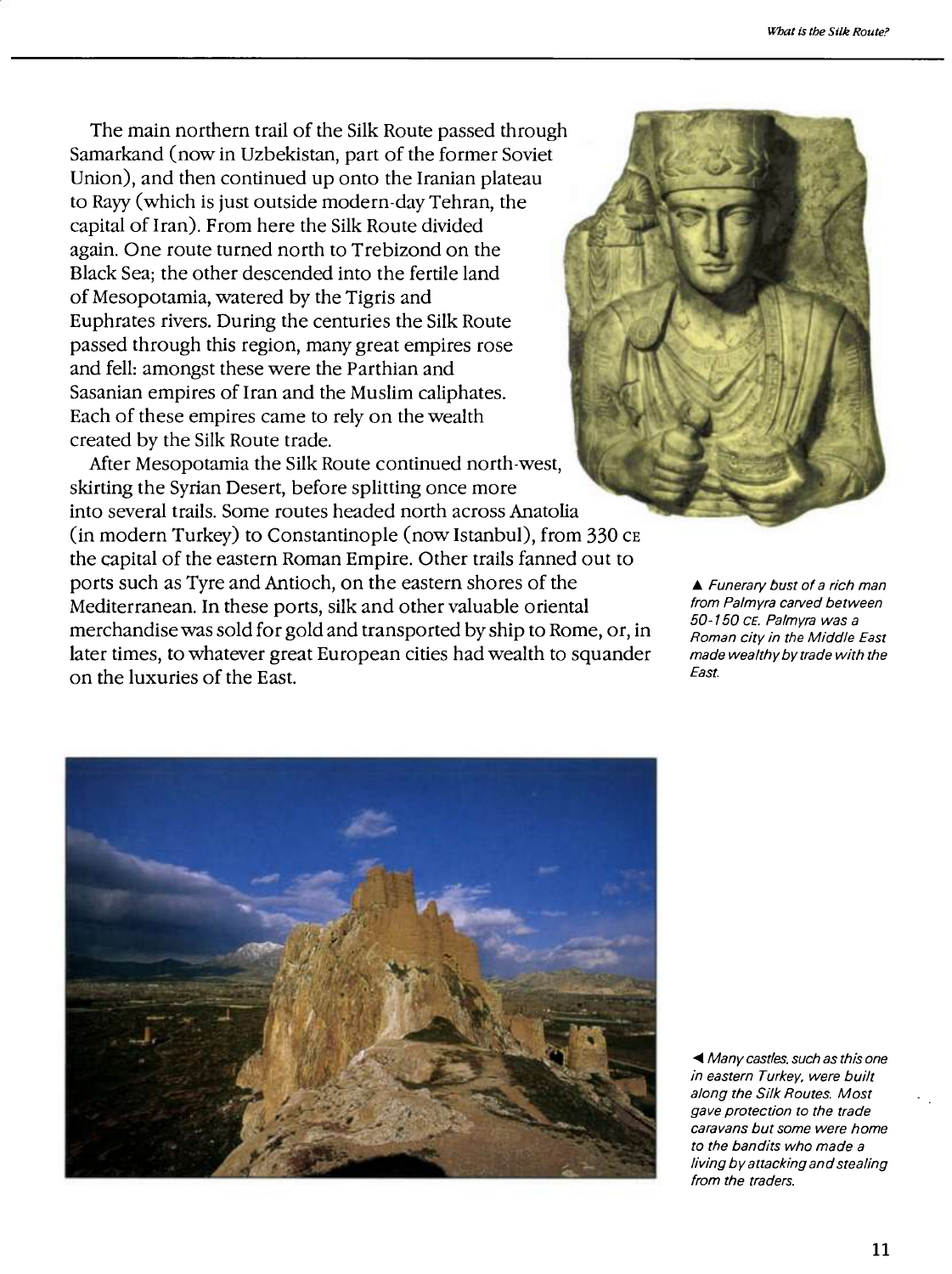



▲ The ruins of Sardis in Turkey. This ancient city was the starting point for Darius' Persian Royal Road.

#### The Many Roads of the Silk Route

As we have seen, the Silk Route consisted of more than just one single road linking East and West. At certain points it divided into a number of side routes. It split to avoid the hazards of the Taklamakan Desert. It crossed the Pamir Mountains by <sup>a</sup> number of different passes and followed several distinct routes across Western Turkestan. And at the western end it forked into different routes: to the eastern Mediterranean shore, overland through Anatolia (in modern Turkey), and up to the shores of the Black Sea. These alternative routes would wax and wane in importance depending upon which was safest, or who held power in the regions they crossed.



▲ Map outlining the many The overall title 'The Silk Route' also includes such important trade routes that linked East  $\frac{1}{4}$  and West tributaries as the Eurasian Steppe Route. This route crossed central Asia through the vast Steppe lands to the north of the Tian Shan Mountains, which lie on the northern edge of the Tarim Basin. Joining the main route briefly in Western Turkestan, it then headed